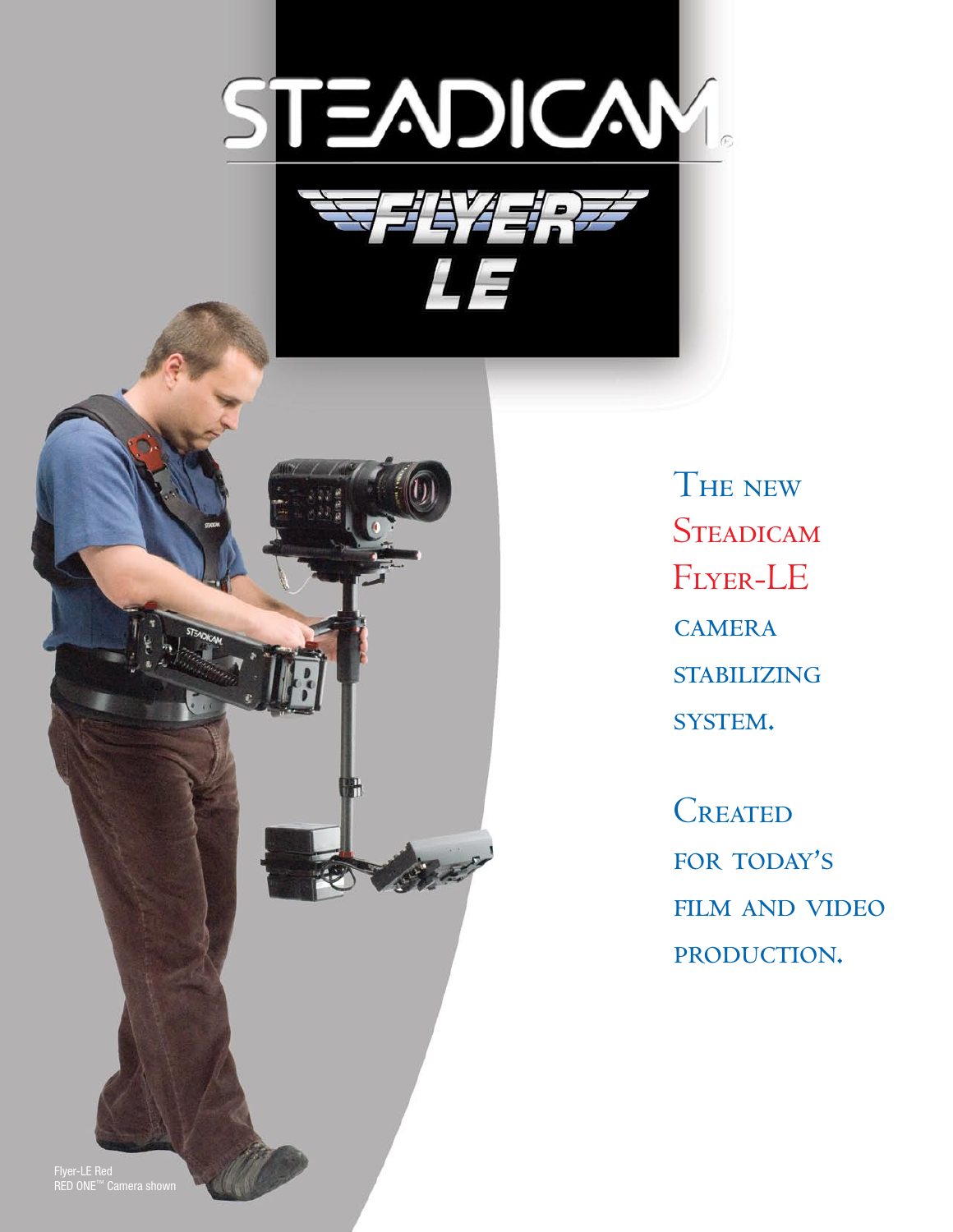## The Steadicam **Flyer-LE**

**S**teadicam continues to be the industry leader with the new, affordable Flyer-LE Camera Stabilization System.

Based on the innovative and award-winning features of the Steadicam® Flyer, the new Flyer-LE has been further redefined with upgraded sled features, ergonomically designed vest, newly designed stabilizer arm and enhanced battery package system. State-of-the-art technology, features, ease of use, and quality make this Steadicam rig the perfect choice for your video and film production.

The Flyer-LE features a newly designed sled assembly (camera mounting platform) that has a robust, 2-section, indexed, carbon fiber no-tools extendable post. A safety system inside the post eliminates flex in normal operation. The index system and increased post diameter assures the stability and alignment of the sled.

A friction-free gimbal assembly with large knurled extended handle fits securely in the operator's hand.

Locking mechanisms for the top and bottom of the sled are tool free allowing quick on-set changes. Precision stage adjustment assures exacting balance of the camera to the rig. The sled will work with both 12 volt and 24 volt cameras.

The new tools-free patented Iso-Elastic™ stabilizer Arm supports 19 pounds of camera weight. The no-tools Arm /Vest interface allows for quick customization to the individual operator. "On the fly"

weight adjustment frees the operator from dismounting the system to make changes. The open design of the arm has freedom of movement unknown in this weight class. The new adjustable and interchangeable arm post assembly is a feature usually found on more expensive systems. The 2-section arm with quick release disengages with a pin removal for quick and neat storage.

The vest assembly is a continuation of the comfortable Flyer vest. An ergonomic fit of the breast plate combined with the new solid metal shoulder fasteners assure a new comfort level for extended use. New vest and pad covers are easily removed for cleaning or replacement offering extended durability.



⁽above⁾ *The Flyer-LE with the Panasonic P2 camera complement each other perfectly.*

(LEFT) The precision low-mass gimbal *assures effortless, fluid pans for optimum control.*



*The Steadicam Flyer-LE. Ideal for video and film production.*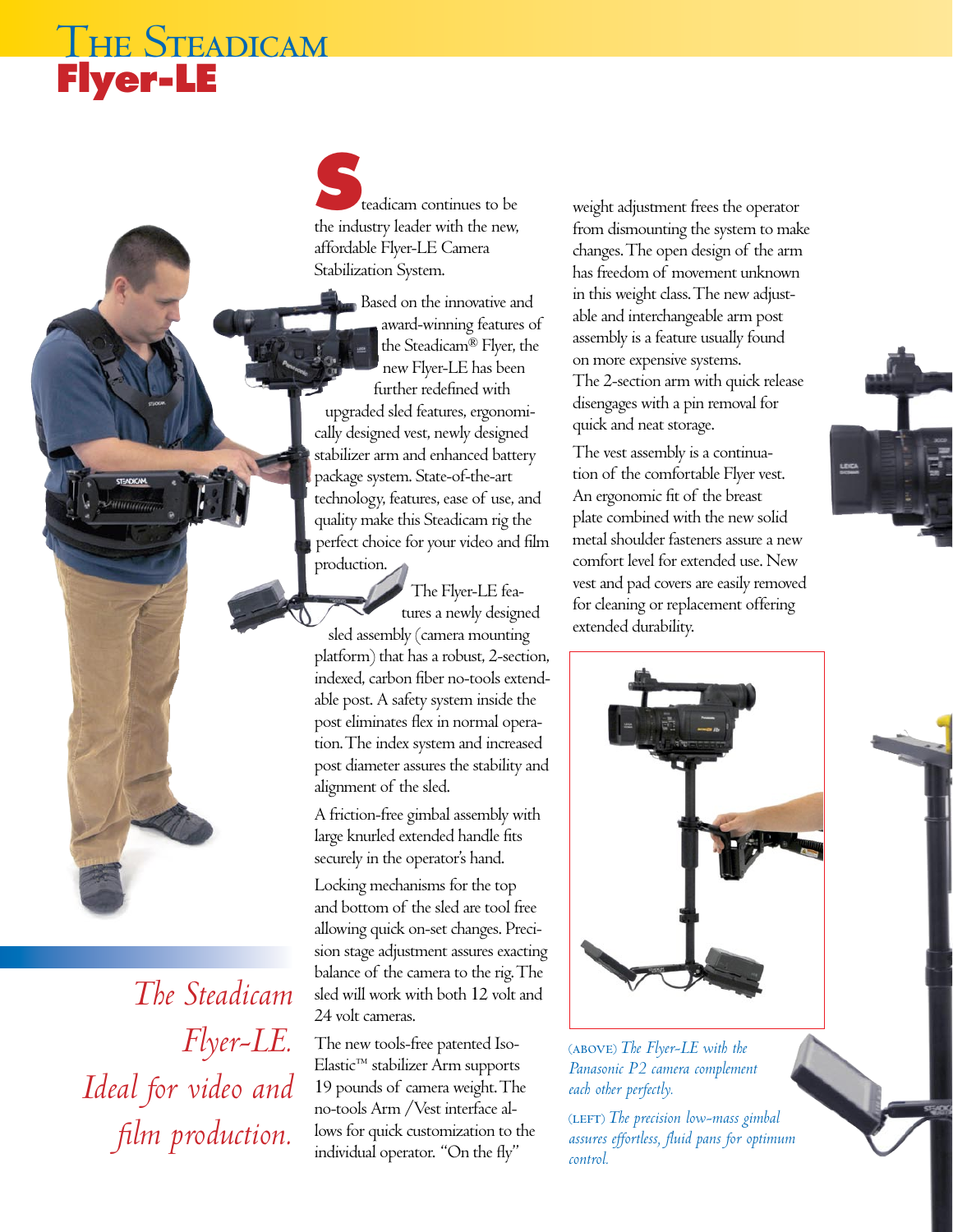All components fit neatly and securely in the provided custom travel bag with sleeve that will accept an optional trolley for ease of transport.

A featured system combines the Flyer-LE with IDX Dual Charger and two Tiffen PowerCube™ batteries. These

> robust batteries will satisfy any film or video power demand. New design battery assembly provides easier dynamic balance adjustment and set-up.

**The Flyer-LE incorporates the same revolutionary Steadicam Arm features that won the coveted DV Professional Association's "Best of Show" at NAB:**

- Frictionless, silky smooth Iso-Elastic arm
- Huge 30" double-section lifting range
- Tool-free one-touch lift adjustment for each section, PLUS:
- New spring design with rounded arm sections
- 19 pounds net weight camera capacity
- Pinch zone eliminated

#### (LEFT) Flyer-LE Sled.

- Two section arm with quick release
- New Post assembly permits different size post length

### **Lightweight design system Sled featuring:**

- Optional High definition or standard composite monitors
- Professional tool-free, two axis arm-to-body angle interconnect
- New Gimbal assembly
- Carbon Fiber 2-section indexed post
- No-tools post adjustment
- Complete system
- Operates in standard or low mode



⁽above⁾ *Flyer-LE Vest.*

- Proprietary 12/24-volt switchable power capability
- 3 pin  $12/24$  volt power connector
- Kipp® Handle secure locking stage/battery assembly
- New design battery assembly for easier dynamic balance adjustment

### **Ergonomic new Flyer Vest design:**

- New ergonomic design
- Metal shoulder connection
- New removable vest and pad covers
- Proprietary arm/vest connector
- 100% positive vest-to-shoulder clips
- Stiff front spar and yoke
- Vertical adjustment of socket block for extended lens height, especially useful in low-mode
- Socket block mounts left or right
- Two basic vest sizes to fit any operator

#### (ABOVE) Flyer-LE Arm.